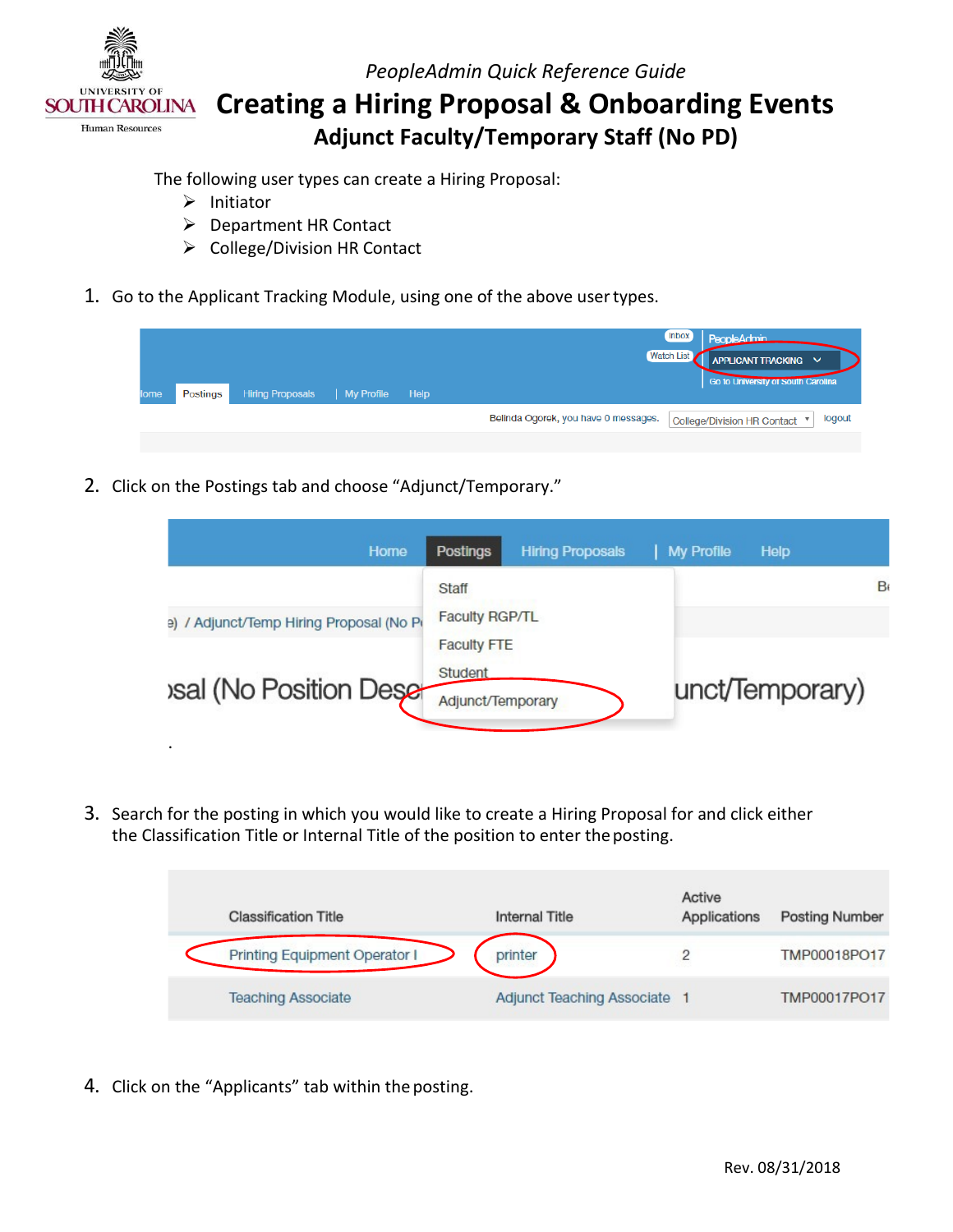

**Creating a Hiring Proposal & Onboarding Events** 

**Adjunct Faculty/Temporary Staff (No PD)** 



- 5. Review the application closely with special attention to the **General Information** Sectionas follows:
	- **Review Citizenship and Employer Sponsorship**

| General Information                                                                                      |     |  |  |
|----------------------------------------------------------------------------------------------------------|-----|--|--|
| Are you a United States citizen?                                                                         | Yes |  |  |
| Do you now or will you in the<br>future require employer<br>sponsorship to work in the United<br>States? | Nο  |  |  |

- If an applicant answered Yes to US Citizen and Yes to Employer Sponsorship,**stop** and email Talent Acquisition at **hrtalent@mailbox.sc.edu** to reactivate the application before proceeding with the hiring proposal. The applicant will receive an email to modify the general application data. To ensure data integrity, this action must be completed before the hiring proposal is initiated.
- $\triangleright$  If an applicant answered No to US Citizen and Yes to Employer Sponsorship, be sure to consult with OIS and reference th[e International New Hires Guide f](http://www.sc.edu/about/offices_and_divisions/human_resources/docs/pa_international_new_hires.pdf)or additional guidance. **General Information**

| Are you a United States citizen?                                                                         | No  |
|----------------------------------------------------------------------------------------------------------|-----|
| Do you now or will you in the<br>future require employer<br>sponsorship to work in the United<br>States? | Yes |

 to consult with OIS for guidance.  $\triangleright$  If an applicant answered No to US Citizen and No to Employer Sponsorship, be sure

| <b>General Information</b>                                                                               |    |  |  |
|----------------------------------------------------------------------------------------------------------|----|--|--|
| Are you a United States citizen?                                                                         | Nο |  |  |
| Do you now or will you in the<br>future require employer<br>sponsorship to work in the United<br>States? | No |  |  |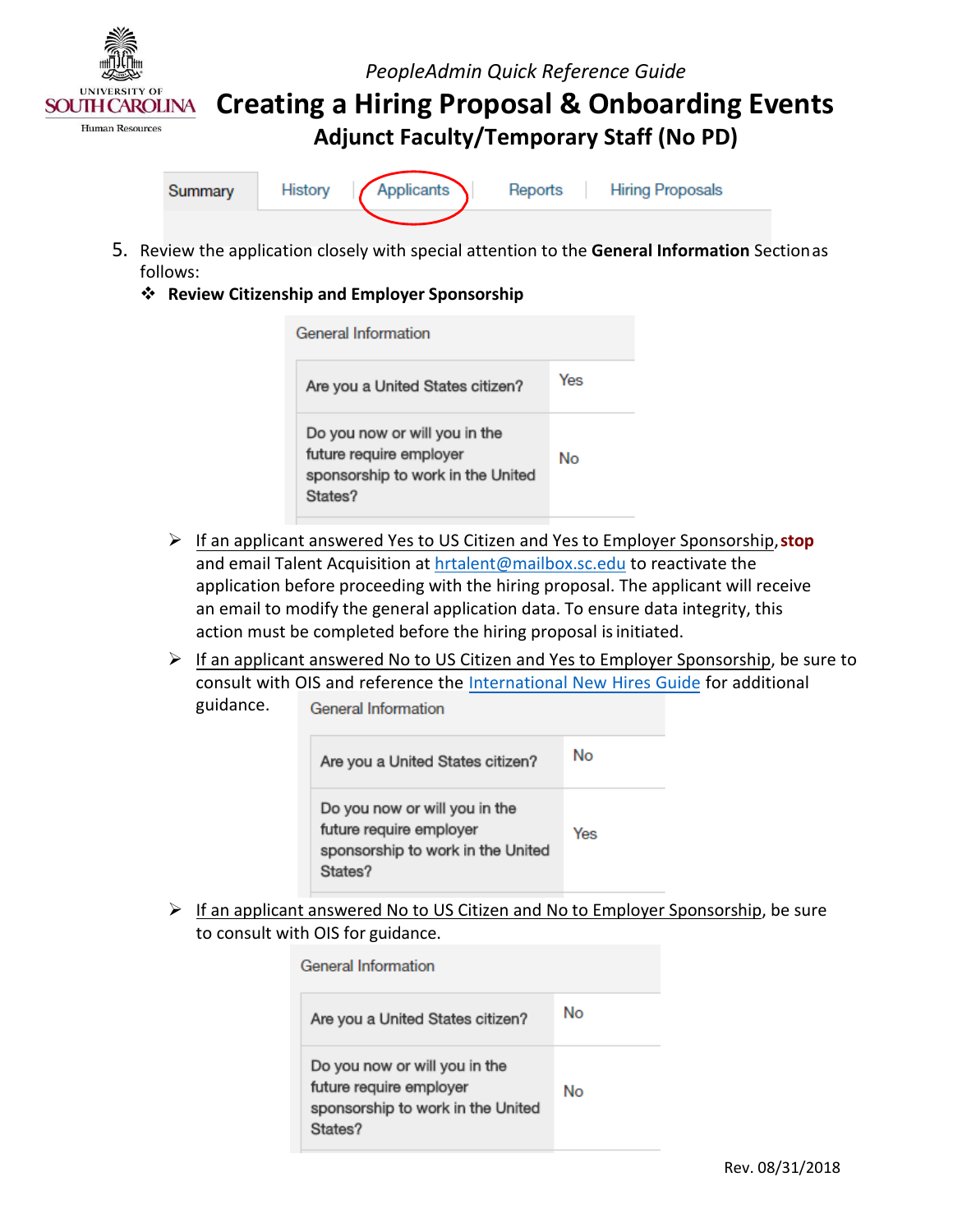

 **Creating a Hiring Proposal & Onboarding Events Adjunct Faculty/Temporary Staff (No PD)** 

- is selected on the Hiring Proposal. **Check if the applicant is a current employee.** This will determine the Action Type that
	- $\triangleright$  If yes, the Action Type may be reassignment, promotion or demotion.

| Are you presently employed by<br>the University of South Carolina in | Yes |
|----------------------------------------------------------------------|-----|
| a non-student employment<br>category?                                |     |

 $\triangleright$  If no, and the employment history does not reflect past USC employment, the employment, the Action Type is Rehire. Action Type is New Hire. If no, and the employment history reflects past USC

| Are you presently employed by<br>the University of South Carolina in | No |
|----------------------------------------------------------------------|----|
| a non-student employment                                             |    |
| category?                                                            |    |

 When reviewing the application, you may find it helpful to generate aCombined documents attached to the application, such as cover letter, resume and recommendation letter. Document. The functionality produces a PDF document of the application and

| <b>PDF Documents</b>     |             |  |  |
|--------------------------|-------------|--|--|
| Document Type            | Actions     |  |  |
| Application              | <b>View</b> |  |  |
| <b>Combined Document</b> | Generate    |  |  |

 6. Click on the blue hyperlink of your final applicant's last name to open the application or on the action button to view the application.

| <b>Full Name</b>        | Posting<br>Number | <b>Application Form</b>          | <b>Workflow State</b><br>(External) |
|-------------------------|-------------------|----------------------------------|-------------------------------------|
| Rivers BRO, Crystal BRO |                   | <b>USC Temporary Application</b> | Recommend for Hire                  |

 *The applicant must be in the status of "Recommend for Hire" for this link to appear.*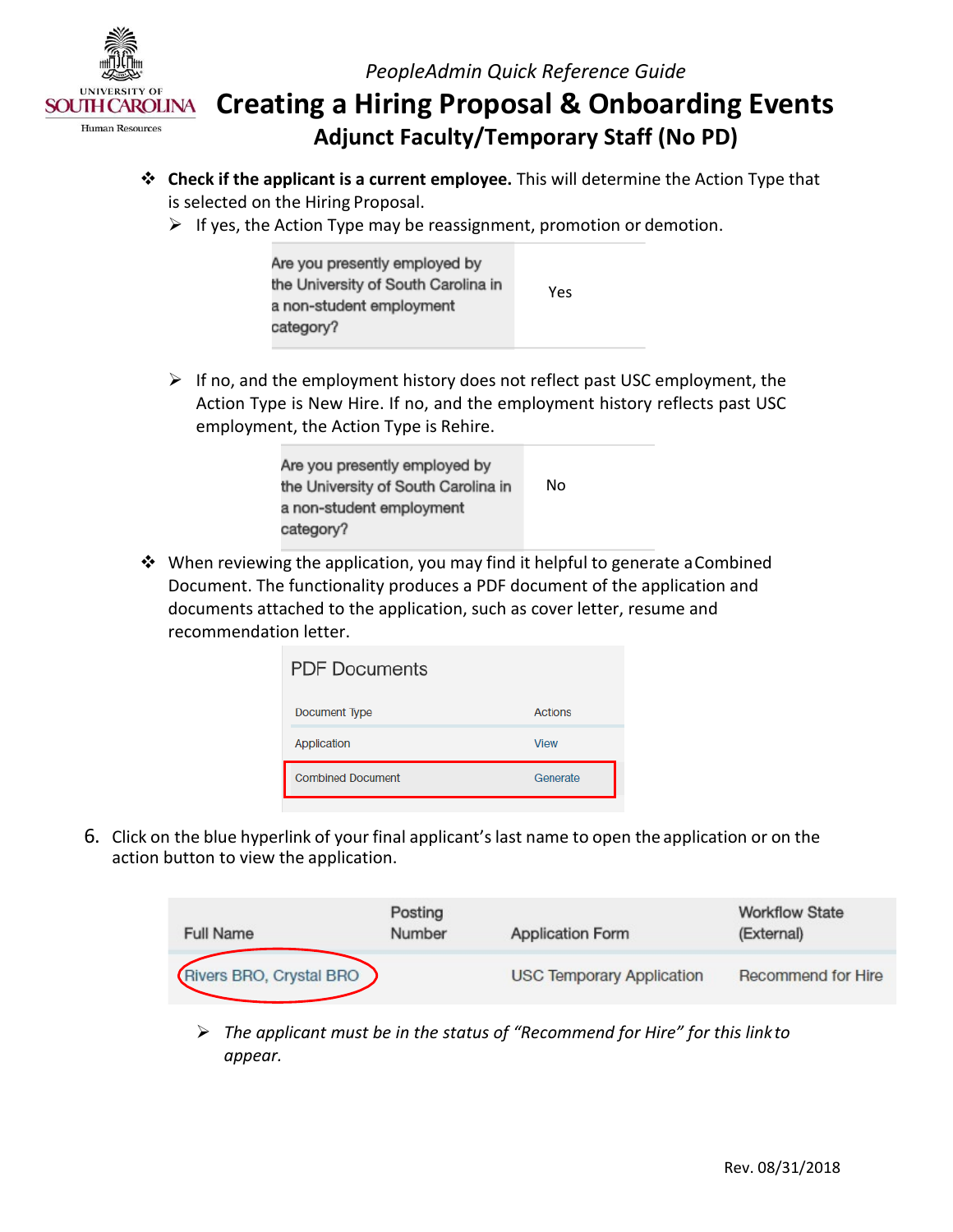

 **Creating a Hiring Proposal & Onboarding Events Adjunct Faculty/Temporary Staff (No PD)** 

7. Click the "Start Adjunct/Temp Hiring Proposal (No Position Description)" link on the right at the top of the page.

> Start Adjunct/Temp Hiring Proposal (No Position Description)

 information will be marked with an asterisk and the field will be in **RED**. 8. You will be directed to the Hiring Proposal Screen. Information from the applicant,job posting, and PD will transfer over automatically to the Hiring Proposal. Required

| <b>Editing Hiring Proposal</b> | Candidate Information                         |  |
|--------------------------------|-----------------------------------------------|--|
| Candidate Information          |                                               |  |
| Position to be Filled          |                                               |  |
| Job Offer Information          | <b>Check spelling</b>                         |  |
| Prospective Non U.S. C         | * Required Information                        |  |
| Hiring Proposal Documents      | Personal Information                          |  |
| <b>Hiring Proposal Summary</b> |                                               |  |
|                                | <b>Legal First Name</b><br><b>Crystal BRO</b> |  |
|                                | Legal Middle Name                             |  |

*9.* Scroll down and complete the USC ID field in the Candidate Information Screen. The USC ID can be found through a Data Warehouse report for active employees. *If you do not have access to HR Data Warehouse, you may wish to periodically request a USC ID roster fromthe College/Division HR Contact.*

| USC ID | This field is required.                                                              |  |
|--------|--------------------------------------------------------------------------------------|--|
|        | If current or prior USC employee, please enter the USC ID. If not, please enter N/A. |  |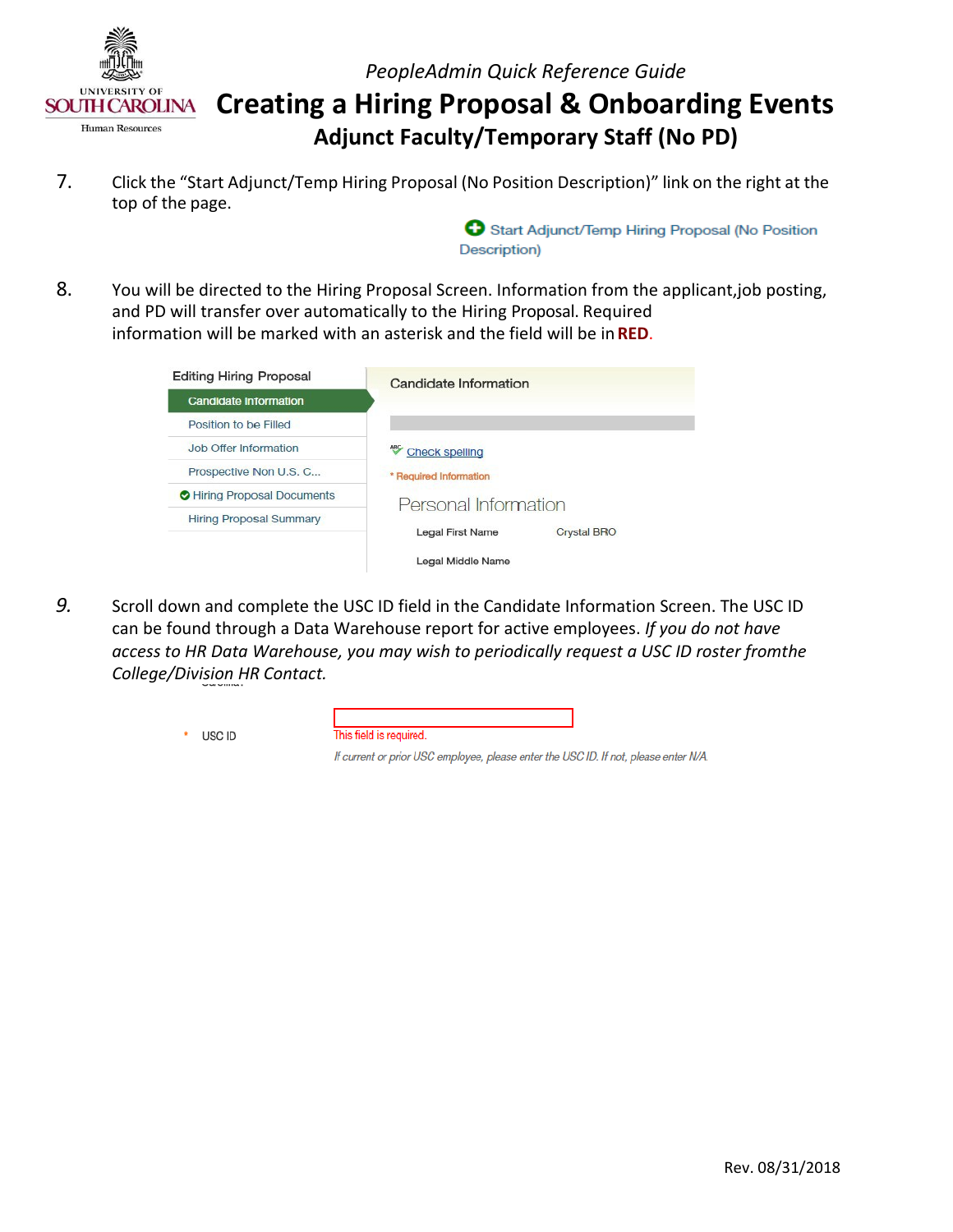

## **Creating a Hiring Proposal & Onboarding Events Adjunct Faculty/Temporary Staff (No PD)**  *PeopleAdmin Quick Reference Guide*

 determine what type of screenings will be conducted for each hire. Education, S.C. Driver's License, Professional License Verification, and Pre-Employment Drug Screening will be is unable to be altered by departments. Those who initiate the hiring proposal must list the same position. Funding information will be required, but if a re-hire has a break less than 4 months enter N/A is the funding section. 10. The next section is for Background and Drug Screenings. These questions are required to selected based on the Position Type and the minimum qualifications. Minimum qualifications Department/Fund Number to be charged for the screening services. The only screenings not required are for candidates with a break in service less than 4 months being hired into the

| <b>Background Screenings</b>                                                                                        |                                                                                                     |
|---------------------------------------------------------------------------------------------------------------------|-----------------------------------------------------------------------------------------------------|
|                                                                                                                     | Based on the minimum qualifications select the additional screenings this position requires:        |
| <b>Credit History Check</b>                                                                                         | This field is required.                                                                             |
| Is the candidate an<br>attorney licensed to<br>practice law in S.C.?                                                | This field is required.                                                                             |
| If the candidate is a<br>rehire less than a year<br>will the break in service<br>from USC be more than<br>4 months? | This field is required.<br>A limited screening is required if the break is between 4 and 12 months. |
| Department and Fund<br>Number to be charged:                                                                        | This field is required.<br>Please enter N/A if screening is not required.                           |

- 11. Click either "Next" at the bottom or top of the Candidate Information Screen to save your data and move to the Position to be Filled Screen.
- 12. In the Position to be Filled Screen, select the appropriate Fair Labor Standards Act (FLSA) status of exempt or non-exempt.

|  |  | Please select <sup>v</sup> |  |
|--|--|----------------------------|--|
|  |  | This field is required     |  |

**FLSA** 

Practicing physicians, practicing attorneys and teachers (adjunct faculty) are considered exempt and do not require a position description. Other exempt temporaries will require a position description. Temporary employees paid by the hour are non-exempt.

- *Practicing physicians, practicing attorneys and teachers (adjunct faculty)are considered exempt and do not require a position description.*
- *If hourly position, then select non-exempt.*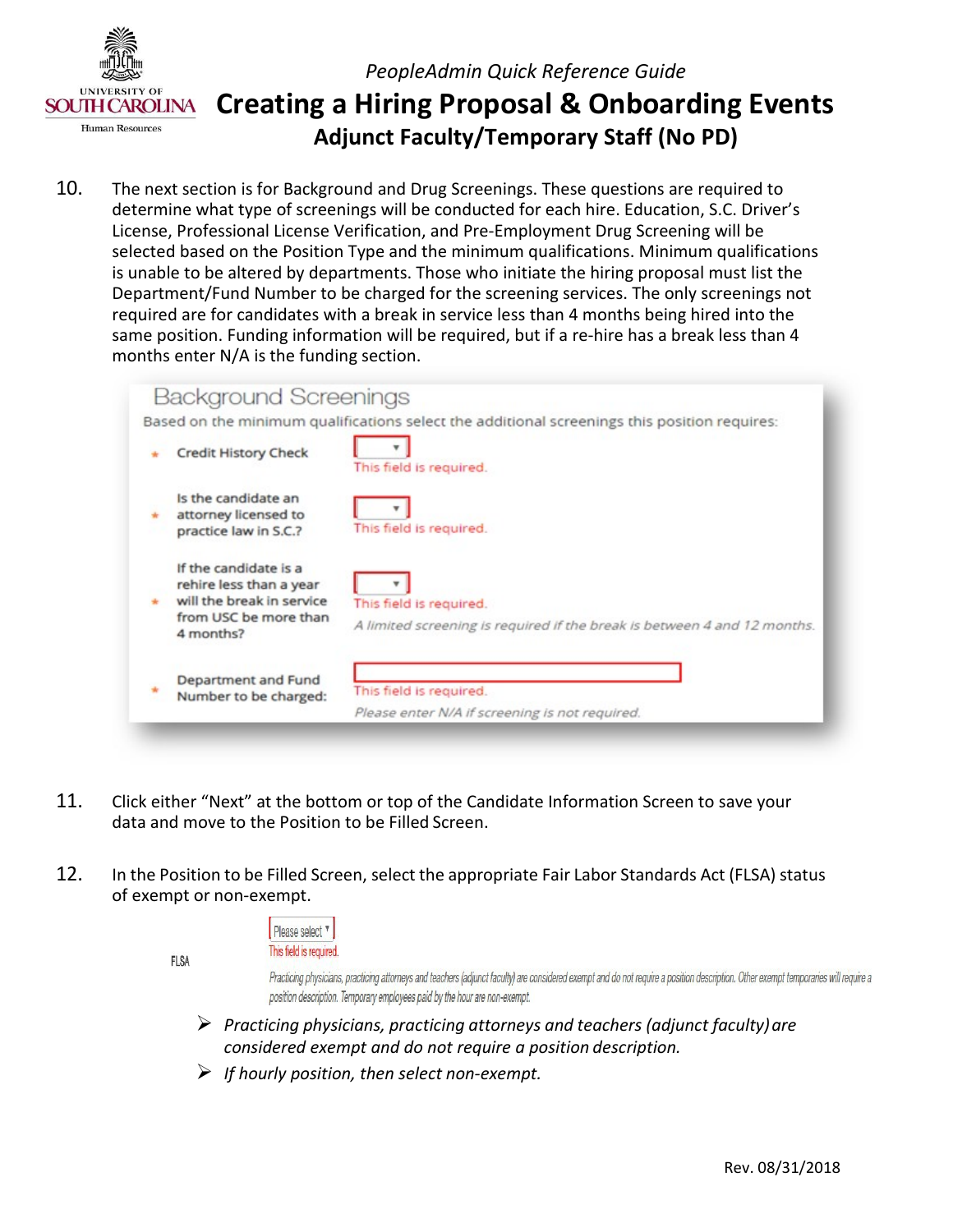

 **Creating a Hiring Proposal & Onboarding Events Adjunct Faculty/Temporary Staff (No PD)** 

- 13. Select the correct home department from the home department dropdown field.
	- Home Department Please select
- 14. Enter the required funding information. Click the "Add Funding Information Entry" button should you need to add additional funding.

| Home Department               | This field is required.        |    |   |
|-------------------------------|--------------------------------|----|---|
| Funding Information           |                                |    |   |
| Dept. Account #               | 12500                          |    |   |
| Fund #                        | E200                           |    |   |
| Object Code                   | 51200 - Classified Staff (FTE) |    | ٠ |
| Amount (\$)                   | 55000                          | 10 |   |
| Remove Entry?<br>Θ            |                                |    |   |
| Add Funding Information Entry |                                |    |   |

- 15. Click either "Next" at the bottom or top of the Position to be Filled Screen to save your data and route to the Job Offer Information Screen.
- 16. In the Job Offer Information Screen, complete the following fields shown. **Action Type Definitions:** Please make sure the correct Action Type is selected.
	- **New Hire**: a candidate who has never worked for USC. If the candidate was a student employee in the past, this does not count as having worked at USC for thispurpose.
	- **Rehire (Less than 1 year)**: a candidate who previously worked at USC, but has had a break in service of less than 1 year. This includes the typical rehire of Adjunct Faculty or as having worked at USC for this purpose. Temporary Staff. If the candidate was a student employee in the past, this does not count
	- employee in the past, this does not count as having worked at USC for this purpose. **Rehire (Greater than or Equal to 1 year):** a candidate who previously worked at USC, but has had a break in service in excess of or equal to 1 year. If the candidate was a student

| Hiring Proposal Information   |                                                                                                                                                          | Please select                            | v                             |
|-------------------------------|----------------------------------------------------------------------------------------------------------------------------------------------------------|------------------------------------------|-------------------------------|
|                               | Please select<br>$\mathbf{r}$<br>This field is required.                                                                                                 | <b>Please select</b>                     |                               |
| <b>Temporary Action Type</b>  | Definitions: (1) A new hire is defined as a candidate who has never worker<br>count as having worked for the USC for this purpose. (2) A rehire is a can | <b>New Hire</b>                          | we in the past, this does not |
| <b>Hiring Proposal Number</b> |                                                                                                                                                          | Rehire (Less than 1 Year)                |                               |
| Start Date                    | This field is required.                                                                                                                                  | Rehire (Greater than or equal to 1 Year) |                               |
| End Date                      | This field is required.                                                                                                                                  |                                          |                               |
| Salary or Hourly Rate         | This field is required.<br>If hourly rate, enter rate per hour, e.g., \$10.00/hr.                                                                        |                                          |                               |
| Hours Per Week                | This field is required.                                                                                                                                  |                                          |                               |
| <b>Hours Per Year</b>         | This field is required.<br>Complete the Adjunct Faculty-Temporary Staff ACA Hours Calculator form to enter data into this field.                         |                                          |                               |
| Employee's<br>Building/Room   | This field is required.                                                                                                                                  |                                          |                               |
| Campus Phone                  | This field is required.                                                                                                                                  |                                          |                               |
| Supervisor SSN                |                                                                                                                                                          |                                          |                               |
| Supervisor Full Name          | This field is required.<br>Enter the supervisor's legal (first and last) name                                                                            |                                          |                               |
| Supervisor Class/Slot         | This field is required.                                                                                                                                  |                                          |                               |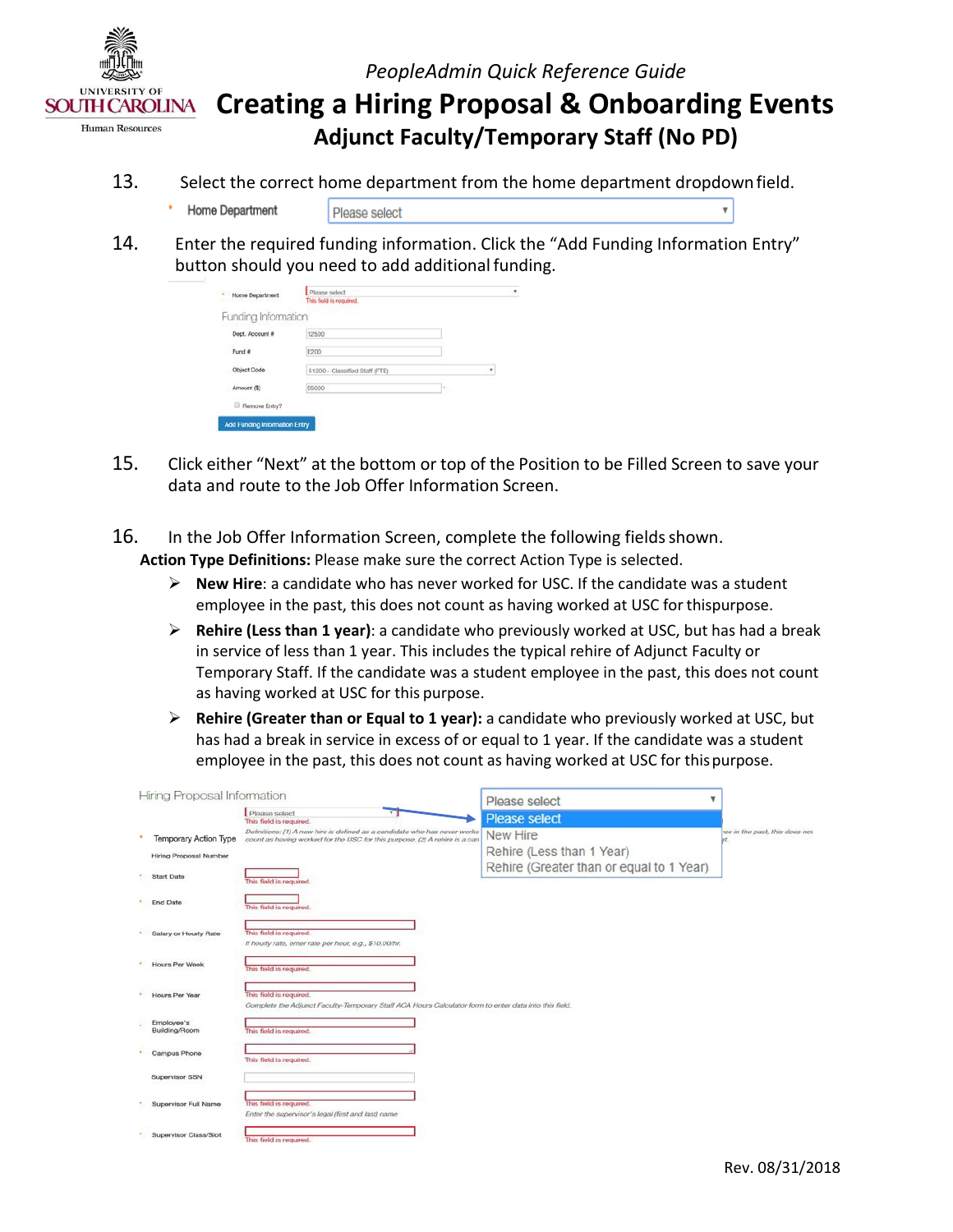

 **Creating a Hiring Proposal & Onboarding Events Adjunct Faculty/Temporary Staff (No PD)** 

| Check Distribution<br>۰   |                    |
|---------------------------|--------------------|
| --------                  | field is required. |
| request Distribution<br>٠ |                    |

- *If as the Initiator you do not know the supervisor's social security number, you may enter review. If not entered when submitted to HR Operations, the Hiring Proposal will be returned to the College/Division HR Contact. N/A in the supervisor's social security number field. The College/Division HR Contact will be expected to enter the supervisor's social security number at the time of his/her*
- *Hiring Proposal will be returned to the College/Division HR Contact. If the Initiator or Department HR Contact is not aware of the check distribution or timecard distribution number, then each college/division may need to create a job aidto assist in completing these fields. If not entered when submitted to HR Operations, the*
- 17. Click either "Next" at the bottom or top of the Job Offer Information Screen to save your data and move to the Hiring Certification Screen.
- 18. The Prospective Non U.S. Citizen Screen is to be utilized and completed **ONLY** if aninternational applicant has been recommended for hire as an **adjunct faculty or temporary post-doctoral fellow**. If rehiring an international, you are to continue to work in conjunction with the Office for International Scholars. Please select whether the appointment at the time of hire will have access to USC Insurance, if this is applicable.

| Prospective Non U.S. Citizen                                            |                  |
|-------------------------------------------------------------------------|------------------|
| <b>United States Citizen</b>                                            | Yes              |
| Requires employer<br>sponsorship to work in<br>the United States        | <b>No</b>        |
| Does this appointment<br>include access to USC<br>Insurance?            | <b>No</b>        |
| If no, will department<br>purchase alternate<br>coverage for appointee? | No.              |
| What is the expected<br>length of employment or<br>stay at USC?         | 6 Months or Less |

 19. Click either "Next" at the bottom or top of the Prospective Non U.S. Citizen Screen to save your data and move to the Hiring Proposal Documents Screen.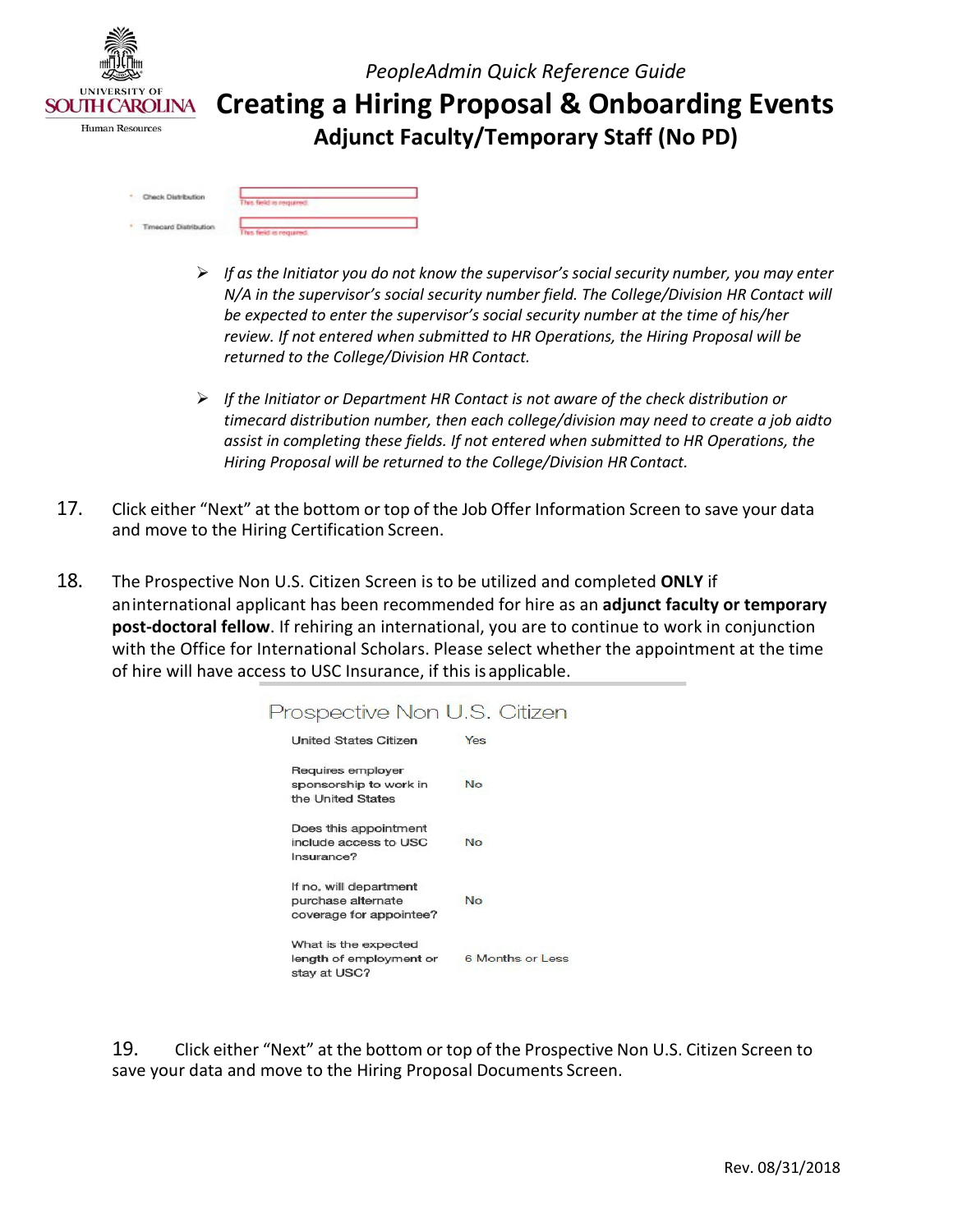

## **Creating a Hiring Proposal & Onboarding Events Adjunct Faculty/Temporary Staff (No PD)**

20. In the Hiring Proposal Documents Screen, you may attach various documents thatare applicable to the adjunct faculty/temporary staff position type.

|                                                                                            | <b>Hiring Proposal Documents</b>                                                                                                           |  |  |  |  |
|--------------------------------------------------------------------------------------------|--------------------------------------------------------------------------------------------------------------------------------------------|--|--|--|--|
|                                                                                            | PDF conversion must be completed for the document to be valid when applicable.                                                             |  |  |  |  |
| <b>Document Type</b>                                                                       |                                                                                                                                            |  |  |  |  |
|                                                                                            | Hire Above Minimum Approval (for FTE, RGP and TL Staff Positions)                                                                          |  |  |  |  |
|                                                                                            | Attestation of Hiring Process <required> for all FTE and RGP/TL POSITIONS</required>                                                       |  |  |  |  |
| Adjusted State Service and/or Leave Accrual Date Calculation (For Division of HR Use Only) |                                                                                                                                            |  |  |  |  |
|                                                                                            | <b>Supporting Documents</b>                                                                                                                |  |  |  |  |
|                                                                                            | Provost/President Approval (for FTE Faculty)                                                                                               |  |  |  |  |
|                                                                                            | Board of Trustees Approval (for FTE Faculty)                                                                                               |  |  |  |  |
|                                                                                            | Signed Offer and Acceptance Letter <required></required>                                                                                   |  |  |  |  |
|                                                                                            | ACA Calculation Worksheet <required> for Adjunct Faculty and Temporary Staff</required>                                                    |  |  |  |  |
|                                                                                            | The Offer/Acceptance Letter can be found in the Reports Tab of the Hiring Proposal<br>Summary. Choose the correct Offer/Acceptance Letter. |  |  |  |  |
|                                                                                            | Summary<br>History<br>Reports                                                                                                              |  |  |  |  |

- Adjunct Faculty/Temp Hiring Document Offer of Temporary Employment - Hourly Pay Offer of Temporary Employment - Salary Pay ISFS Proposal (formerly IS-1) Seated PD Adjunct/Temp Hiring Document State of SC Post-Retirement Offer Letter - Temporary Salaried State of SC Post-Retirement Offer Letter - Temporary Hourly Rehire Offer of Temporary Employment - Hourly Pay Rehire Offer of Temporary Employment - Salary Pay
- ▶ Th[e ACA Calculation Worksheet c](http://www.sc.edu/about/offices_and_divisions/human_resources/docs/pa_aca_calculation_worksheet.pdf)an be found in the HR Toolbox under PeopleAdmin Upgrade.
- "Upload New." Documents can be removed by choosing "Unassign."  $\triangleright$  Documents can be attached by choosing the correlating Actions link andchoosing

| Actions $\sim$       | Actions $\blacktriangleright$ |
|----------------------|-------------------------------|
| Upload<br><b>New</b> | Show                          |
| Create<br><b>New</b> | Unassign                      |
| Choose<br>Existing   |                               |
| Add by<br>URL        |                               |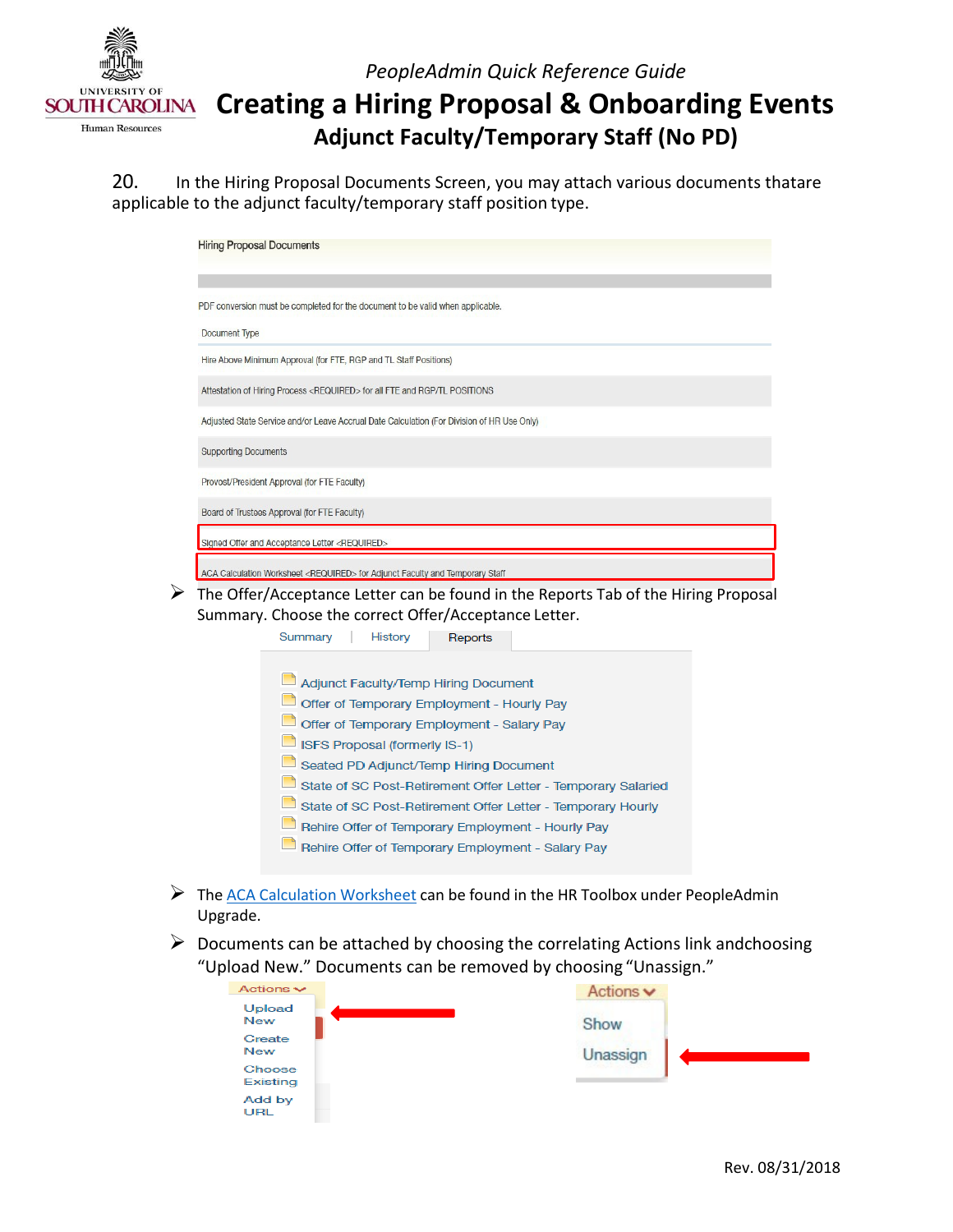

## **Creating a Hiring Proposal & Onboarding Events Adjunct Faculty/Temporary Staff (No PD)**

21. Click either next at the bottom or top of the Hiring Proposal Documents Screen to save your data and route to the Hiring Proposal Summary Screen.

22. At the top right, hover over the "Take Action on Hiring Proposal" button and submitit to the appropriate approver based on your internal business process.



23. Move the Hiring Proposal through workflow to Offer Accepted/Create Onboarding\*. This will transition the Hiring Proposal to HR Operations.

\*If the verbal offer is not accepted, you will select "Offer Declined," or if the Hiring Proposal is canceled, select "Cancel."

 For rehires (Less than 1 Year) and other actions, such as promotion, HR Operations or ISFS  so that they may assist the candidate with completion of the assigned tasks. The campuses 24.**Create the Onboarding Event for New Hires and Rehires (Greater than or Equal to 1 Year).** will assign the necessary checklists. **All international new hires at the Columbia campus will have the onboarding checklists assigned by the Office for International Scholars (OIS)**  will continue to assign International checklists to their new hires.



- from the hiring proposal.  $\clubsuit$  The First Name, Last Name, Personal Email, Street Address and Zip willpopulate
	- *Personal email address is a unique identifier between Applicant Tracking and*  *Onboarding.* **It is important that you do not edit this dataelement.**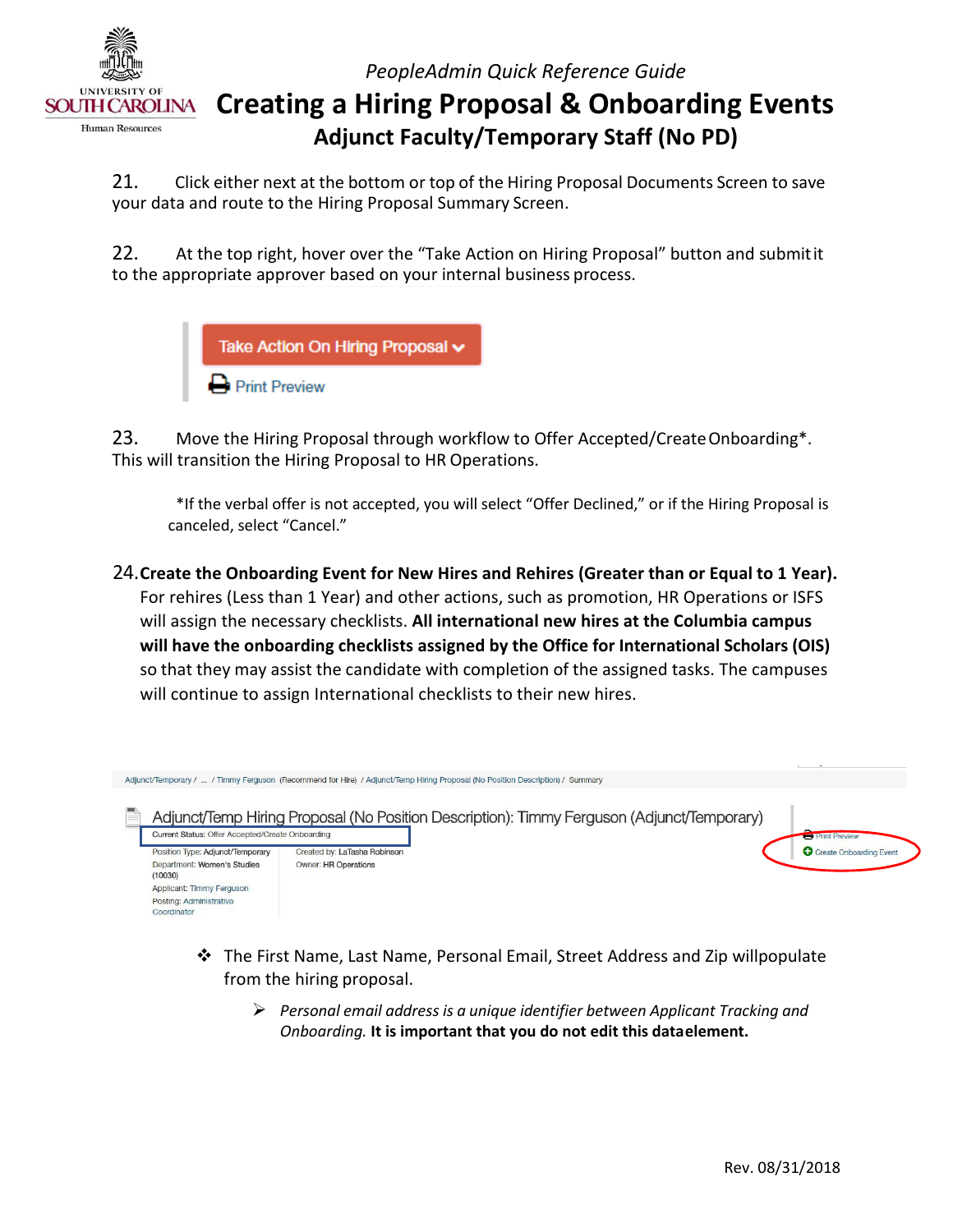

 **Creating a Hiring Proposal & Onboarding Events Adjunct Faculty/Temporary Staff (No PD)** 

- Employee ID = USC ID. A current employee or former employee of USC has an identifier between Applicant Tracking and Onboarding. Do not enter N/A orany other value, except the USC ID, if the employee has a USC ID. opportunity to enter this information on their application. If it is on their application, please be sure to add it to the Employee ID field. This is a unique
- the supervisor will be assigned a PD acknowledgement task. Select the employee's supervisor from the dropdown. This is very important, as
- applicable checklists. In the Onboarding Checklist field, click Select Some Options and select all

| <b>Select Onboarding Checklist</b>                                       |                                          |
|--------------------------------------------------------------------------|------------------------------------------|
| <b>Employee ID</b>                                                       | <b>Onboarding Checklist</b>              |
| <b>SSN</b><br>Supervisor                                                 | <b>Critical New Hire</b><br>Tasks        |
| Aaron Ard<br>÷<br>Department<br>Division of Human Resources              | Temporary Staff<br><b>New Hire Tasks</b> |
| <b>Position Type</b><br>Adjunct/Temporary<br><b>Onboarding Checklist</b> | Insurance Benefits X                     |
| <b>Select Some Options</b><br>Due Date                                   | Columbia Campus<br>New Hire Tasks        |

- $\triangleright$  Select Critical New Hire Checklist. This information contains critical information to hire the employee into the HR and Payroll system and all employee tasks must be completed before the employee can be hired prior to their arrival at USC.
- $\triangleright$  Select the appropriate position specific checklist (Temporary Staff or Adjunct Faculty New Hire Tasks), as well as location specific (e.g. Columbia Campus New Hire Tasks), you are uncertain which checklists to assign. and insurance benefits, if applicable. Refer to the [Onboarding Checklists Matrix, i](http://www.sc.edu/about/offices_and_divisions/human_resources/docs/pa_onboarding_checklists_matrix.pdf)f
- employee's hire date.  $\triangleright$  Enter Due Date: Generally, we recommend the due date be the same asthe
- complete Section 2 of the I-9 prior to the employee's effective date of hire, completed within 3 days of the hire date.  $\triangleright$  Log into I-9 Advantage, select Section 1 email and send a request to the new hire to complete Section 1 of their I-9. If you have an opportunity to we encourage you to do so; otherwise, please ensure Section 2 is

| Dashboard                             |  |                    |
|---------------------------------------|--|--------------------|
| Company Information                   |  | new form 1-9       |
|                                       |  | section 1 email    |
| Company University of South Carolina  |  |                    |
| Location Academic and Student Affairs |  | convert historical |
|                                       |  | remote hire        |

*Remember, the candidate must complete the Critical New Hire Onboarding Tasks to facilitate entry into the HR/Payroll System. Refer to Managing Onboarding Checklists & [Viewing Employee Files](http://www.sc.edu/about/offices_and_divisions/human_resources/docs/pa_managing_onboarding_checklists_viewing_employee_files.pdf)* for more information.